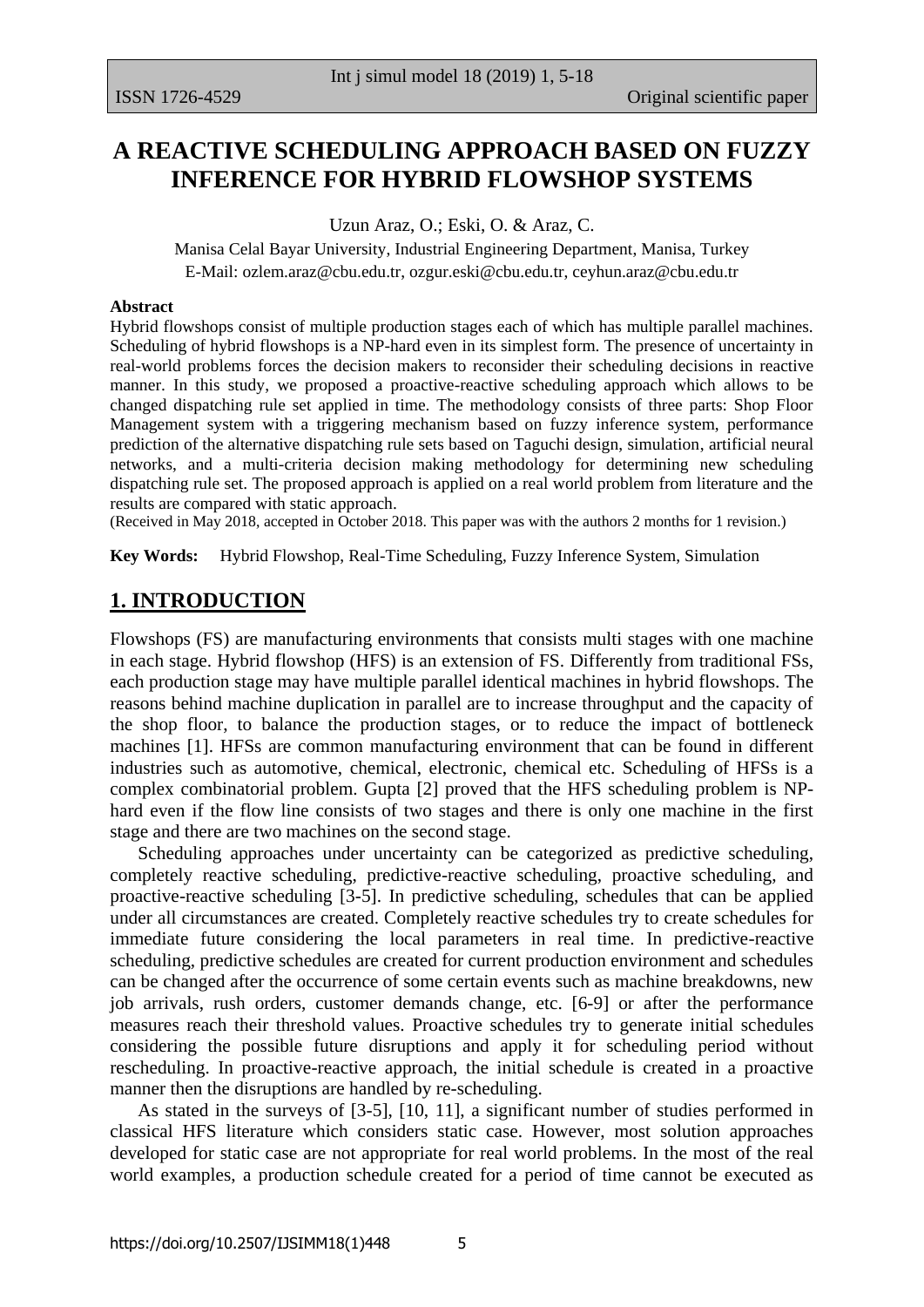planned. Unexpected events such as machine breakdowns, arrivals of high priority orders, demand changes etc. affect the performance of the schedules.

 There have been a limited number of studies for coping with the uncertainties in the HFS environment. Most of these studies are focused on predictive scheduling approaches. Bang and Kim [12] proposed a heuristic in which schedules are created considering bottleneck machines. They also presented a rolling horizon method to cope with the dynamic lot arrivals. Joo et al. [13] considered a three-stage dynamic flexible flowshop scheduling problem in which jobs of multiple types arrive dynamically over time, a quality feedback mechanism is present, and the setup timing and the process defect rate are closely related. Kianfar et al. [14] studied a flexible flowshop system considering dynamic arrival of jobs and the ability of acceptance and rejection of new jobs. Kia et al. [15] performed a simulation based experimental study for scheduling HFSs considering sequence dependent setup times. They concluded that, one of the proposed heuristics performs better for the mean tardiness objective. Lodree et al. [16] proposed a new dispatching rule for minimizing the number of tardy jobs in a dynamic flowshop consisting of m machines in which jobs randomly arrive to the system. Gholami et al. [17] considered the hybrid flowshop scheduling problems in which there are sequence-dependent setup times and machines which suffer stochastic breakdown to optimize objectives based on expected makespan. Kuo et al. [18] developed a robust solution methodology for a dispatching decision for different operating scenarios in hybrid flowshops. In their methodology simulation models of a flowshop with multiple processors is proposed then two multi criteria decision-making methods in combination with Taguchi orthogonal array are used to find the most suitable dispatching rule for every workstation.

 There have been a very limited number of HFS studies that uses reactive and proactive approaches considering uncertainty. Lee [19] considered a problem of estimating order flow times in two-stage hybrid flowshops, where orders arrive dynamically and various scheduling schemes can be used. Lee proposed several order arrival estimation models for different scheduling schemes, used in the shop, and considered the current workload and also the expected workload in the near future. Lee conducted simulation experiments in order to show the effectiveness of the proposed methodology. Choi et al. [20] proposed a real-time scheduling mechanism with a decision tree when selecting appropriate dispatching rules in a re-entrant hybrid flowshops. Their scheduling framework consists of real time controller which monitors the system states in real time manner, a scheduler mechanism determines the point of time when a new schedule is to be selected, and a decision tree based rule selector that selects a new dispatching rule without performing time consuming simulation runs. Aufenanger et al. [5] developed an adaptive scheduling methodology that integrates simulation and artificial intelligence techniques in order to schedule a hybrid flowshop under uncertainty. They used artificial intelligence in order to imitate the human process of decision making. Simulation models were used to gather information prior to the production process.

 Even though these recent studies have been devoted to scheduling of HFS systems, most of them concentrated on the different parts of the problem such as static scheduling of HFS, dynamic scheduling of HFS, the use of artificial neural network (ANN) for meta-modelling, etc. An effective methodology that can integrate various modelling tools to deal with the multi objective dynamic nature of the HFS is undoubtedly desired. Motivated by above remarks, in this research, we proposed a novel proactive-reactive scheduling approach which integrates fuzzy inference system (FIS), simulation, neural networks and a multi-criteria decision making technique (MCDM) VIKOR. Consequently, the novelty of the work reported in this paper can be summarized as follows; *i*) First time the use of FIS as a scheduler mechanism for HFS which determines the point of time when a new dispatching rule set is to be selected; *ii*) First time the use of VIKOR to select the dispatching rule set which has the best compromise performance according to the selected multiple criteria; *iii*) First time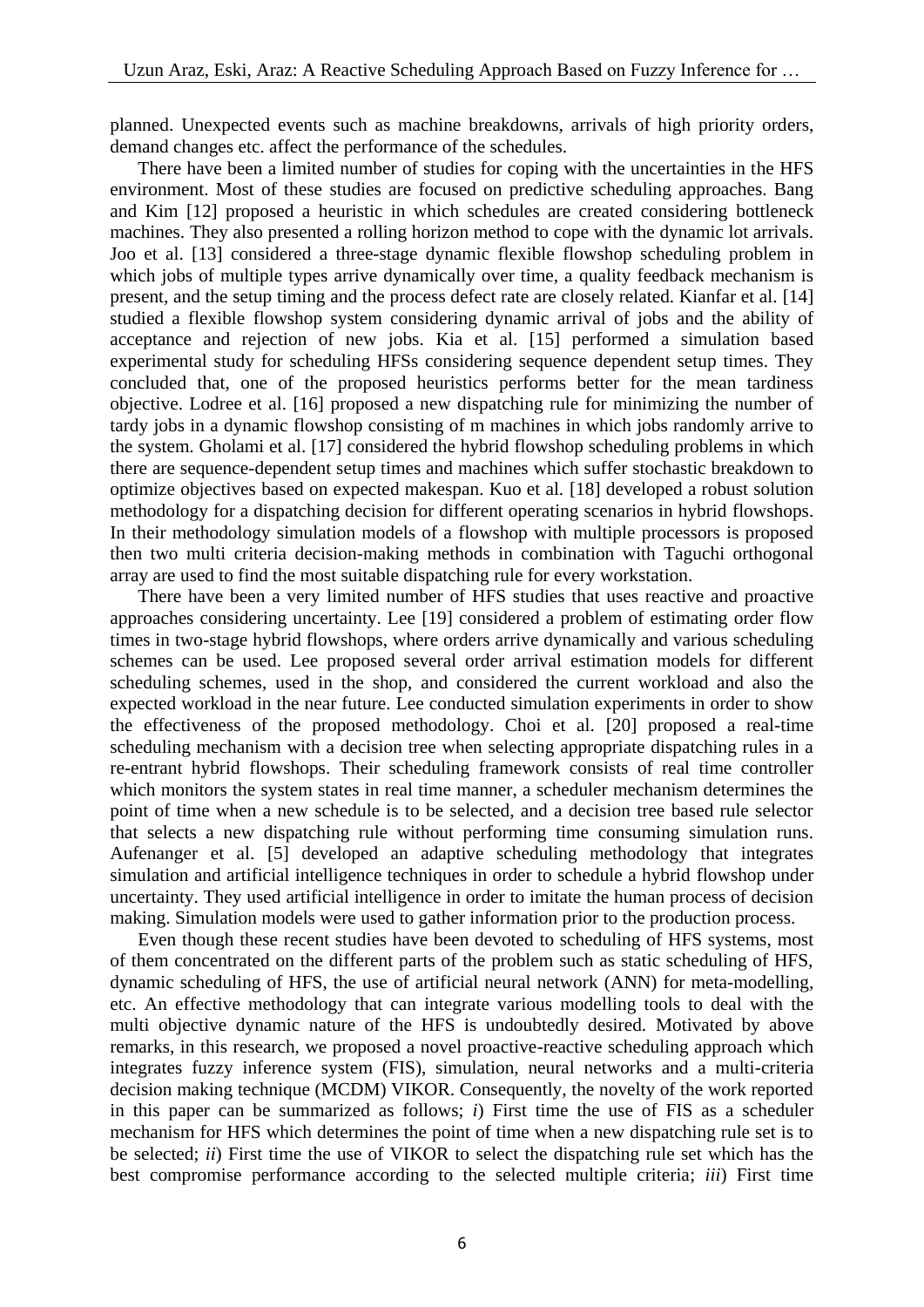Taguchi design is integrated with ANN and simulation for the scheduling of HFS; *iv*) The investigation of importance of varying load level of HFS on the performance of reactive scheduling approaches is done first time in the literature.

 The rest of the paper is organized as follows. A brief description about ANN, FIS and VIKOR is given in section two. Section three is devoted to proposed methodology. The proposed methodology is applied on a case problem in section four. The final section includes concluding remarks.

# **2. METHODS**

In this research, we presented a proactive-reactive scheduling approach which integrates FIS, simulation, ANN and a MCDM technique VIKOR for solving the problem of HFS rescheduling under uncertainty. A brief descriptions about the ANN, FIS and VIKOR which take place in our methodology is given in the following subsections.

### **2.1 Artificial neural network modelling**

ANN is a computing architecture that takes its roots from the biological nervous system. An ANN is formed from multiple artificial neurons (processing elements), connected with weights. The input signals are multiplied by the connection weights are first summed then passed through a transfer function in order to produce the output for that neuron.

 ANNs have a number of features that offer some useful properties. First, the computation speed of ANNs is very high as a result of parallel computing. Second, ANNs have the ability of learning by adopt their synaptic weights to changes in the behaviour of the surrounding system. Third, ANNs eliminate the need to develop explicit model of a given process, and finally ANNs can represent both linear and non-linear relationships.

 A meta-model is a mathematical approximation of a simulation model that represents the relationships between inputs and outputs. The use of simulation may become time consuming due to combinatorial nature of the most of the real world problems. The use of meta-models may overcome this limitation of the simulation. In BP based ANN meta-modelling, simulation output is estimated with a BP neural network whose training set is provided by simulation model [21]. There are several studies in the literature showed that the ANN metamodels can be effectively used for estimation of the system performance measures [21-23].

### **2.2 Fuzzy inference system**

Fuzzy inference system (FIS) maps an input space to an output space using fuzzy set theory. In general, FIS consists of 4 modules: *i) Fuzzification module*: In this module, the crisp inputs are transformed into fuzzy inputs by using fuzzification interface. *ii) Knowledge base module*: Knowledge base contains the IF-THEN rule sets and fuzzy membership functions based upon the knowledge and understanding of the system. *iii*) *Inference Engine*: The inference mechanism applies human reasoning process to compute fuzzy outputs. *iv*) *Defuzzification module*: This module transforms the fuzzy outputs obtained from inference module into crisp values. When decision maker's opinion on the performance measures is either linguistic or fuzzy, a FIS allows use of linguistic terms in the form of if-then rules which are more suitable, understandable and applicable for making decisions about the shop floor activities such as changing worker with rules, dispatching rules etc. [24].

 There are two common inference methods as Mamdani method [25] and Sugeno method [26]. Although these two methods are quite similar, the output membership functions are either linear or constant in Sugeno method whereas the output membership functions are expected to be fuzzy sets in Mamdani method. Comparing with Mamdani method, Sugeno's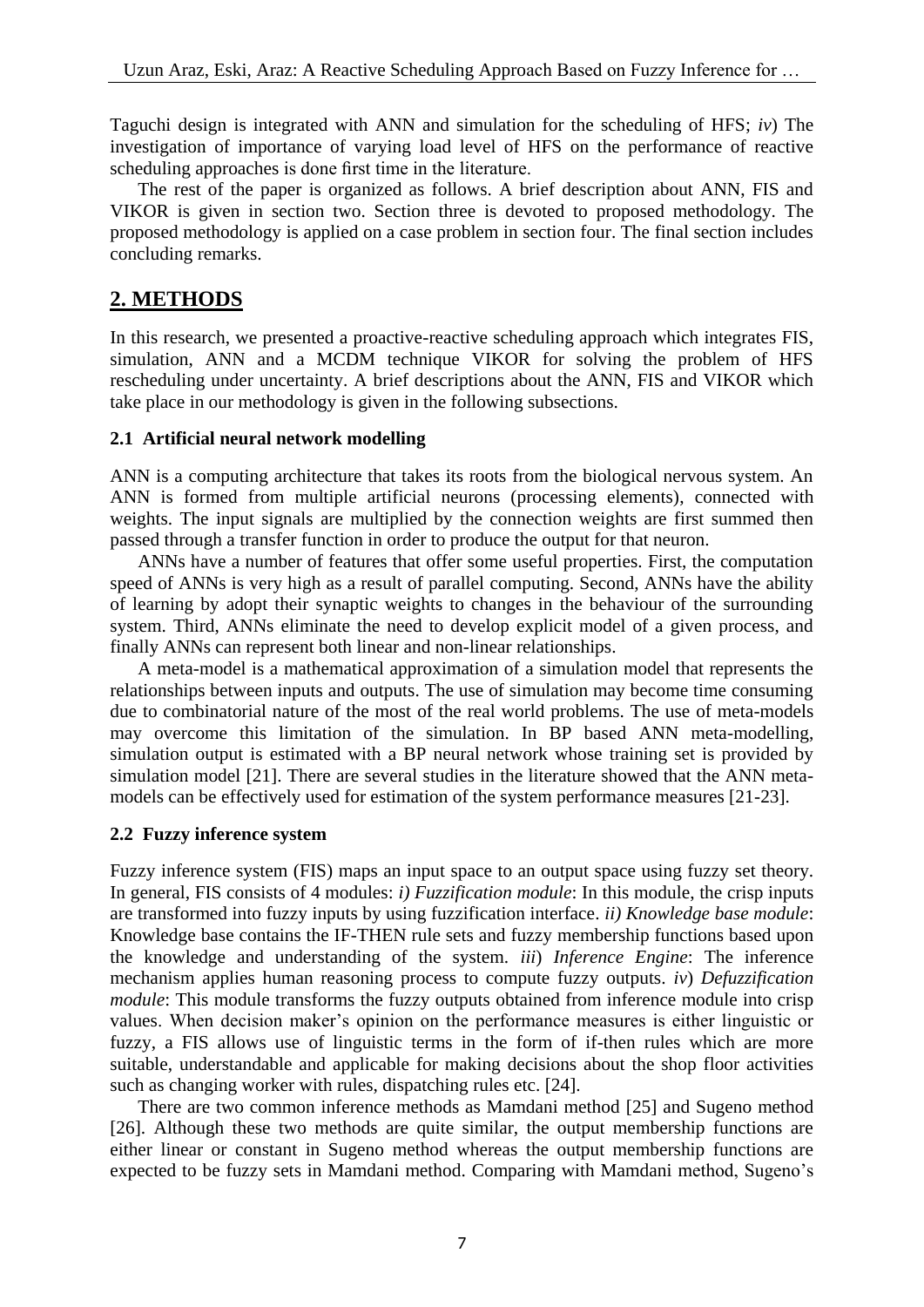method is computationally efficient, it also works well with optimization and adaptive techniques and it is convenient to mathematical analysis. Sugeno method is well suited for dynamic, non-linear systems [27].

#### **2.3 VIKOR**

VIKOR is a multiple criteria decision making technique which was introduced by Opricovic [28]. VIKOR method is appropriate for the situations where decision makers are not able to express his/her preferences at the initial stages of the system design [28]. This method determines a compromise solution which is closest to the ideal for the problems with conflicting criteria. In VIKOR method, the compromise ranking is done by comparing the measure of closeness to the ideal alternative under the assumption of each alternative is evaluated according to each criterion function. The various *J* alternatives are denoted as *a*1,  $a_2, \ldots, a_j$ . For alternative  $a_j$ , the related rating of the *i*<sup>th</sup> aspect is denoted by  $f_{ij}$  which is the value of  $i^{\text{th}}$  criterion function for the alternative  $a_j$ ; *n* is the number of criteria.

The compromise solution  $F^c$  is a feasible solution that is the "closest" to the ideal  $F^*$ , and compromise means an agreement established by mutual concessions  $\Delta f_1 = f_1^* - f_1^c$  and  $\Delta f_2 = f_2^* - f_2^c$ . Development of the VIKOR method started with the following form of *Lp*- $\frac{1}{2}$  and  $\frac{1}{2}$  are presents the distance function called as the group regret for a decision:

$$
L_{pj} = \left\{ \sum_{i=1}^{n} \left[ \frac{w_i (f_i^* - f_{ij})}{f_i^* - f_i^-} \right]^p \right\}^{\frac{1}{p}} \qquad 1 \le p \le \infty; \quad j = 1, 2, ..., J \tag{1}
$$

The compromise ranking algorithm VIKOR has the following steps [28-30].

**Step 1:** Determine the best  $f_i^*$  and the worst  $f_i^-$  values of all criterion functions,  $i = 1, 2, ..., n$ . If the  $i<sup>th</sup>$  function represents a benefit then:

$$
f_i^* = \max_j f_{ij} \qquad f_i^- = \min_j f_{ij} \qquad (2)
$$

If the  $i<sup>th</sup>$  function represents a cost then:

$$
f_i^* = \min_j f_{ij} \qquad f_i^- = \max_j f_{ij} \qquad (3)
$$

**Step 2:** Compute the values  $S_j$  and  $R_j$ ,  $j = 1, 2, ..., J$ , by relations:

$$
S_j = \sum_{i=1}^{n} w_i (f_i^* - f_{ij}) / (f_i^* - f_i^-)
$$
\n(4)

$$
R_j = \max_i \left[ w_i (f_i^* - f_{ij}) / (f_i^* - f_i^-) \right]
$$
\n(5)

where  $w_i$  are the weights of criteria, expressing their relative importance.

**Step 3:** Compute the values  $Q_i$ ,  $j = 1, 2, ..., J$ , according to the  $S_i$  and  $R_j$ 

$$
Q_j = v * (S_j - S^*)/(S^- - S^*) + (1 - v)(R_j - R^*)/(R^- - R^*)
$$
\n(6)

$$
S^* = \min_j S_j, S^- = \max_j S_j, R^* = \min_j R_j, R^- = \max_j R_j \tag{7}
$$

and  $v \in [0,1]$  is the weight of the strategy of the "the majority of criteria" (or "the maximum group utility").

**Step 4:** Sort the values of *S*, *R* and *Q* in decreasing order and rank the alternatives.

**Step 5:** Propose as a compromise solution the alternative (*a'* ) which is ranked the best by the measure *Q* (minimum), if the following two conditions are satisfied:

• **Condition 1.** The acceptable advantage:

$$
Q(a'') - Q(a') \ge DQ \tag{8}
$$

where *a''* is the alternative with second position in the ranking list by *Q*;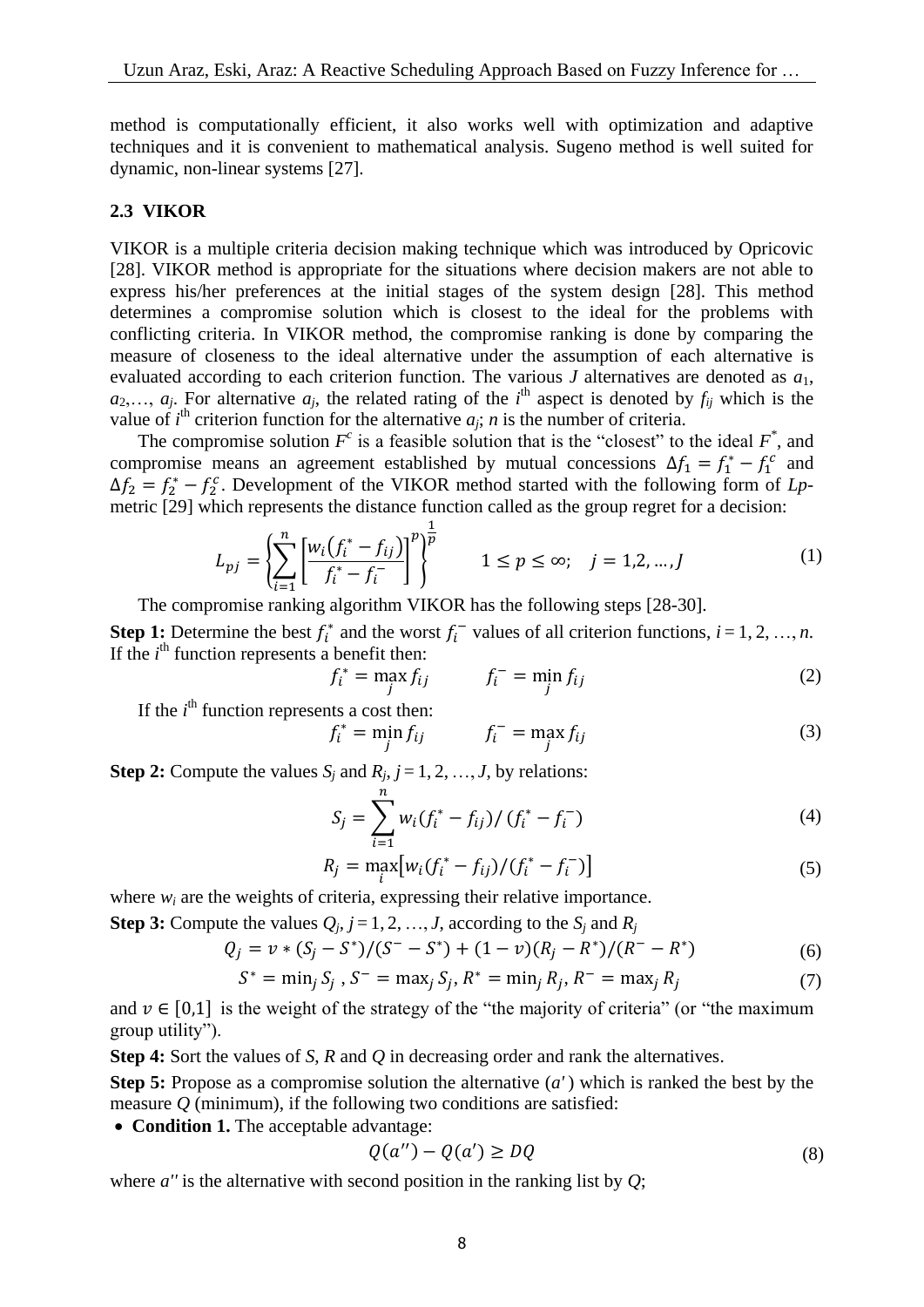$$
DQ = 1/(J - 1), J \text{ is the number of alternatives} \tag{9}
$$

**Condition 2.** The acceptable stability in decision making:

Alternative *a'* must also be the best ranked by *S* or/and *R*. This compromise solution is stable within a decision making process, which could be: "voting by majority rule" (when  $v > 0.5$  is needed), or "by consensus" ( $v \approx 0.5$ ), or "with veto" ( $v < 0.5$ ). Here, v is the weight of the decision making strategy "the majority of criteria" (or "the maximum group utility''). If one of the conditions is not satisfied, then a set of compromise solutions is proposed, which consists of:

- Alternatives  $a'$  and  $a''$  if only condition  $C_2$  is not satisfied, or
- Alternatives *a'*, *a''*, ...,  $a^{(M)}$  if condition  $C_1$  is not satisfied; and  $a^{(M)}$  is determined by the relation for  $Q(a^{(M)}) - Q(a') < DQ$  for maximum *M* (the positions of these alternatives are ''in closeness'').

## **3. PROPOSED METHODOLOGY**

The proposed methodology deals with proactive-reactive scheduling of hybrid flowshop systems which allows to be changed dispatching rule set applied in time. The methodology consists of three main parts: Shop Floor Management system with a triggering mechanism based on fuzzy inference system (FIS), performance prediction of the alternative dispatching rule sets based on Taguchi design, simulation and ANN, multi-criteria decision making methodology for determining new scheduling dispatching rule set. Fig. 1 depicts the relations and data flow between parts of the proposed methodology.



Figure 1: Architecture of the proposed methodology.

 The aim of this methodology is to design a reactive scheduling approach in which the rescheduling decisions is made considering the system state variables and the preferences of the decision makers. When a disruption occurs and rescheduling decision is made, then the new scheduling rules that will be applied for the new circumstance are determined. The proposed methodology consists of two main parts as offline stage and online stage.

### **3.1 Offline stage**

The aim of the studies performed in offline stage is to create models that will be used in online stage. These studies consist of 4 main modelling studies: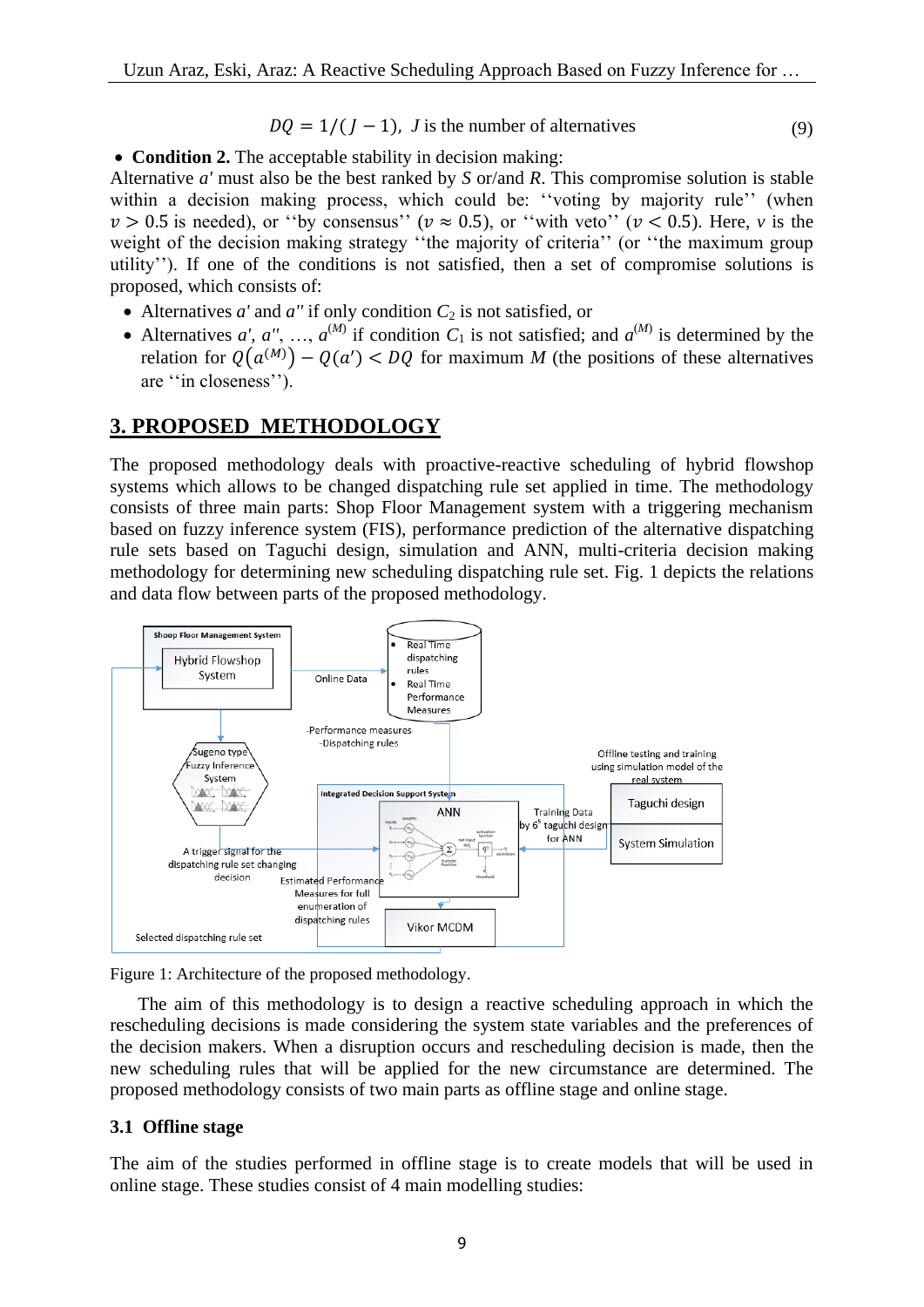- **Simulation modelling**: Real world HFS problems are complex problems that have stochastic and dynamic nature. Simulation is an effective tool for analysing such systems. At this stage, the simulation models of the real system were built and analysed in order to set the system parameters such as arrival rate, processing times and define the performance measures to be considered.
- **ANN modelling**: In proposed methodology when a rescheduling decision is made, instead of running simulation models, the system performance measures for different rule sets are estimated by ANN based meta-models.
- **Taguchi design**: A trained ANN model can represent the relationship between parameters and output performance measures. However, training process may require wide range of training data for most of the real world problems. The number of training data and the selection procedure affect the precision of the solutions. In such cases, experimental design techniques are generally applied to reduce the number of the experiments needed. Hence, we used Taguchi method [31] which is one of the fractional designs in order to obtain more accurate results using smaller training data set. Taguchi Orthogonal Array design is a type of general fractional factorial design. It allows us to consider a selected subset of combinations of multiple factors at multiple levels. An orthogonal array of the *s* elements is denoted by  $L_N(s^m)$  which can be viewed as a subset of the possible  $s^m$  test runs of a complete factorial plan in *m* factors each having *s* levels. The number of experiments (*N*) in fractional design can be denoted by [32]:

$$
N = (s-1) \cdot m + 1 \tag{10}
$$

 **VIKOR**: The performance of the HFS systems is generally measured by more than one performance measures. The proposed methodology evaluates the alternative solutions at each rescheduling decision points considering the performance measures such as *Mean Flow Time*, *Service Level*, *Mean Tardiness*. In this study, VIKOR ranks the alternative dispatching rule combinations and determines the compromise solution that is closest to the ideal.

### **3.2 Online stage**

This stage includes the application of the proposed methodology on the real world HFS system. Online stage consists of three main modules (a, b, c):

### **a) Shop floor management system (SFMS)**

SFMS collects the data such as performance measures, dispatching rules etc. from hybrid floor shop production system and transmits to the fuzzy inference system.

### **b) A triggering mechanism based on fuzzy inference system**

This module analyses the data transmitted from SFMS, and computes fuzzy membership function values. This system makes the rescheduling decision considering fuzzy membership functions. As mentioned before, the proactive-reactive scheduling of hybrid flowshop systems allow to change the dispatching rule set applied in time. The timing decision is generally given by periodically or a threshold based triggering procedure. In this paper, a novel fuzzy triggering procedure is also proposed which lies in between the periodically and threshold based procedure. The proposed fuzzy "triggering" procedure is based on Sugeno type FIS and aims to answer the question of when it is necessary to chance the dispatching rule set applied to the HFS system. The Sugeno type FIS considers the performance measures of HFS as input variables such as mean flow time, service level, etc. These variables take three imprecise values: low, medium and high. An example of the membership functions is given in Fig. 2.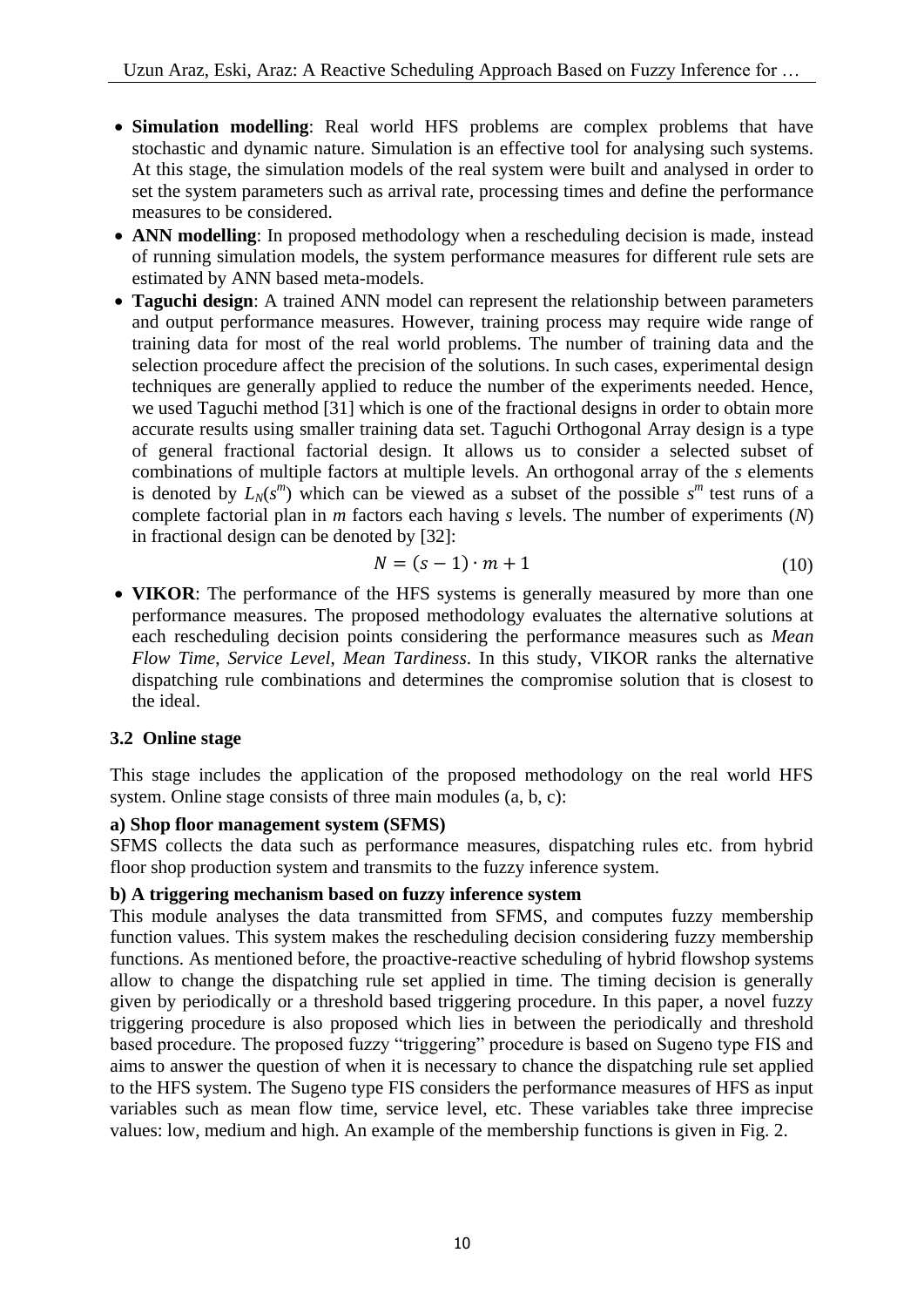

Figure 2: An example of the fuzzy membership functions of performance measures.

 The antecedent of Sugeno type FIS involves some linguistic variables and the consequent is a crisp action with associated weights. Therefore, there are two crisp consequences: change dispatching rules (*C*) or do not change dispatching rules (*DNC*). Since each of the performance measures has three states, i.e. low, medium and high, the number of the fuzzy rules depends on the number of the number of the performance measures. For instance, fuzzy triggering procedure needs 27 rules in order to make a rescheduling decision for a HFS with three performance measures.

 Since Fuzzy triggering procedure uses a zero order Sugeno model, the constant output value  $(z_k)$  of making "C" decision is set to one while the constant value  $(z_k)$  of making "DNC" decision is set to zero (Fig. 3). The output level of each rule is weighted by the firing strength  $w_k$  of the rule [33], which can be calculated using "and operator" as follows:

$$
w_k = \min \{ \mu_1, \mu_2, ..., \mu_K \},
$$

where  $\mu_1$  to  $\mu_K$  are the membership functions for *K* performance measures, respectively.

The final output (*FO*) is the weighted average of all the outputs of the rules, defined as

$$
FO = (\sum_{k=1}^{K} (w_k z_k) / (\sum_{k=1}^{K} z_k)
$$
 (11)

Decision *D* is then defined as follows:

$$
D = \begin{cases} C & \text{if } FO \le 0.5\\ DNC & \text{otherwise} \end{cases}
$$
 (12)



Figure 3: The proposed fuzzy Sugeno Model for fuzzy "triggering" procedure.

 The fuzzy controller of the proposed methodology is made of a fuzzification part and an if-then rule part. In the fuzzification part, the decision maker should determine the input variables, linguistics terms of these variables and their membership functions. The fuzzy ifthen rule part uses variables previously defined both in the condition and the conclusion of the rules. Then the defuzzified output is calculated by using Eq. (11). In the proposed methodology, the input variables are defined as the performance values of the hybrid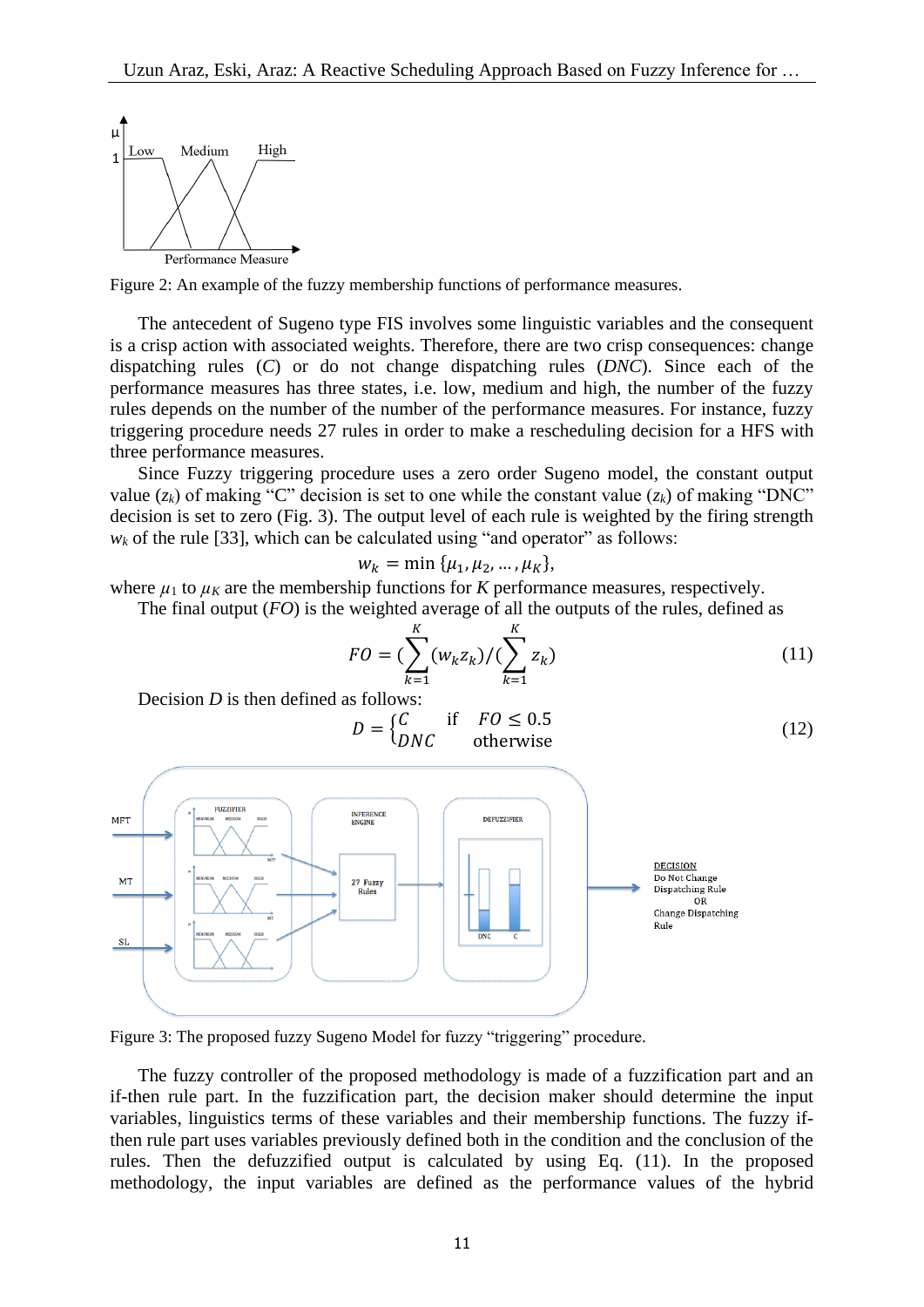flowshop system, the crisp output is defined as a measure of the state which represents that the something is going wrong in the system and the dispatching rule set should be changed with the new one by using Eq.  $(12)$ .

#### **c) Integrated decision making system**

The proposed "Integrated decision support system" executed after the rescheduling decision is made. This segment consists of two main parts: ANN based meta-modelling and VIKOR. The system state variables and the dispatching rule set applied when rescheduling decision is made and the all possible rule sets that can be applied after the rescheduling point are used as the input data for ANN based meta-model. The performance measures for each alternative are estimated by using the ANN meta-model. The dispatching rule set, which has the best compromise performance, is selected using the compromised ranking method, known as VIKOR, according to the selected evaluation criteria. VIKOR uses values of the performance measures generated form the ANN model. Therefore, the proposed system works offline and fast. VIKOR evaluates and ranks the alternative solutions. The rule set that gives the best result according to VIKOR is employed for the upcoming period. Then, the "system monitoring" module starts to collect real time data again.

## **4. NUMERICAL EXAMPLE**

The case problem is similar to the manufacturing system used in [18]. The manufacturing system is composed of 10 production stages. The number of machines in each stage and setup times for each stage are given in Table I. There are 4 different product sizes and 6 material types. Differently from original case, *i*) Inter-arrival times are assumed to have an exponential distribution with a mean of 1440 min, *ii*) Failures are ignored, *iii*) Order sizes are uniformly distributed with uniform (5, 7), *iv*) Total Work Content (TWK) rule [34] is used in due date assignment, *v*) FIFO, TIS, SPT, AT-RPT, PT/TIS dispatching rules are used, *vi*) Average Service Level (*SL*), Mean Tardiness (*MT*), Mean Flow Time (*MFT*) objectives are considered.

| N <sub>0</sub> | Stage name            | <b>Number of machines</b> | <b>Setup time</b>  |
|----------------|-----------------------|---------------------------|--------------------|
|                | <b>Stacking</b>       |                           | Uniform (27, 33)   |
|                | Pressing              |                           |                    |
| 3              | Cutting               |                           | Uniform $(25, 33)$ |
|                | <b>Binder Burnout</b> | 16                        |                    |
|                | Sintering             | 2                         | Const (1440)       |
| 6              | Tumbling              |                           |                    |
|                | Dipping               |                           | Uniform (29, 35)   |
|                | Curing                |                           | Const (1440)       |
| 9              | Plating               |                           | Uniform $(1, 2)$   |
|                | Testing               |                           | Uniform (20, 29)   |

Table I: The machine data.

 To show the effectiveness of the proposed approach, a simulation model of the case study is constructed using Arena simulation software (Version 14). It is assumed that the dispatching strategy will have an influence on highly loaded workstations [18]. The proposed simulation models are executed for 2000 orders with a warm up period of 10.000 minutes. The variance reduction technique of common random numbers is used for synchronization of random numbers in order to compare alternatives in similar conditions. Ten replications were made for each combination and the *SL*, *MT*, and *MFT* levels were computed. The workstations 3, 5, 6, 8, 9 and 10 are identified as highly loaded workstations. Consequently, highly loaded workstations are considered in this research.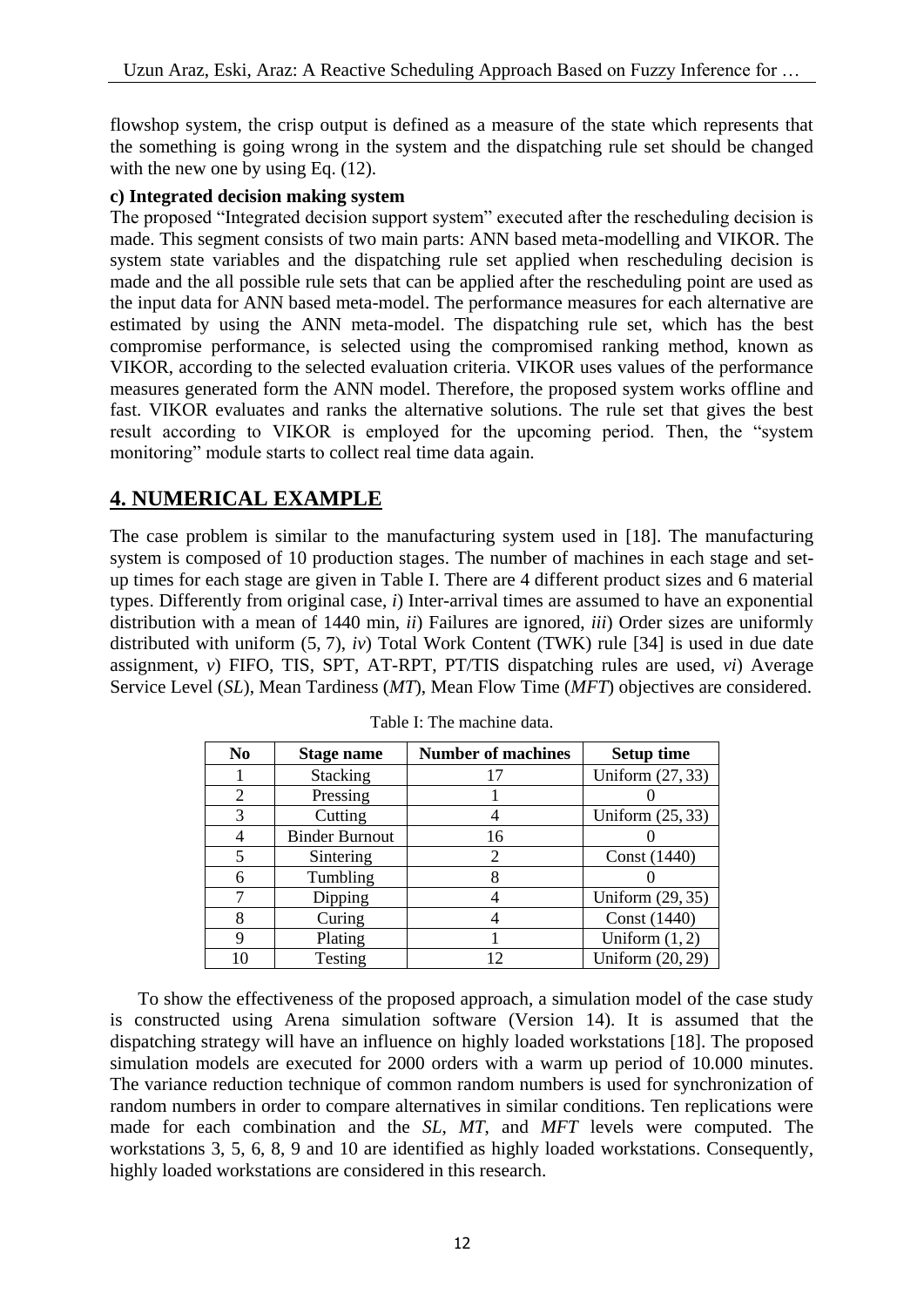In the experimental study, five well known dispatching heuristics for job sequencing are selected: FIFO (First in First Out), TIS (Time in System), SPT (Shortest Processing Time), AT-RPT (Arrival Time-Remaining Processing Time), PT-TIS (Process Time-Time in System). In order to highlight the proactive-reactive feature of the proposed approach, the results obtained by the proposed approach are compared with the static case which uses the best dispatching rule set obtained by Taguchi design. In the static case, it is assumed that the initial dispatching rule set is not changed during the simulation run. On the other hand, in the proposed methodology, it is assumed that the initial dispatching rule set is the same with static case, but it is allowed to be changed in some points of the time determined by the fuzzy inference system.

 In the first step of the proposed methodology, the triggering mechanism which determines the point of time to change the dispatching rule set is constructed. The linguistic terms and the membership degrees of the performance measures were defined as triangular fuzzy numbers. The rules of the FIS models were developed by considering every combination of input and output parameters. As a result, the FIS model has  $27(3^3)$  rules. Two examples of rule base of the FIS model can be shown as follows:

- if *SL* is Medium and *MT* is Low and *MFT* is Medium then "do not changed DPRs",

- if *SL* is Medium and *MT* is Low and *MFT* is High then "Change DPRs".

 In the second step, a Taguchi design was conducted to determine the dispatching rules for each workstation in the HFS system for training ANN. Taguchi  $L_{25}$  design based algorithm which is used for generating experimental design points is given below:

#### *BEGIN*

Step I: Choose convenient orthogonal array from the Taguchi's standard orthogonal arrays.

Define factor levels for each design point and define intervals for each level.

 Determine the number of experiment (*NOE*) design points from the selected Taguchi's design.

Step II: Define the parameters:  $i = 1, j = 1, k = 1$ . Set  $A_i = \{r_i, i = 1, 2, ..., N\}$ . Set  $R_k = \{A_i \cup A_j\}$ . Step III: Define the design points.

FOR 
$$
i = 1
$$
 to *NOE*;

```
FOR j = 1 to NOE;
         R_k = \{A_i, A_j\};k = k + 1;
        j = j + 1;END;
i = i + 1;
END;
```
*END.* where:

- *N* number of factors,
- $A_i$  set of scheduling rules that will be used for the stations 3, 5, 6, 8, 9, 10 at the beginning of the analysis period (1: FIFO, 2: TIS, 3: SPT, 4: AT-RP, 5: PT-TIS),
- $A_i$  set of scheduling rules that will be used for the stations 3, 5, 6, 8, 9, 10 when rescheduling decision is made,

 $R_k$  – union of  $A_i$  and  $A_j$  for the  $k^{\text{th}}$  experiment.

 First 6 elements include the scheduling rules that will be applied in 6 workstations at the start of the period and the following 6 elements indicate the scheduling rules that will be applied when a disturbance occurred and rescheduling decision is made. For example: if  $A_1 = \{1, 1, 1, 1, 1, 1\}$  and  $A_2 = \{1, 2, 2, 2, 2, 2\}$ , then,  $R_1 = \{1, 1, 1, 1, 1, 1, 2, 2, 2, 2, 2\}$ . It means that FIFO dispatching rule will be used for each station at the start of the period. After the rescheduling decision, FIFO dispatching rule will be used for station 3, and TIS dispatching rule will be used for other stations.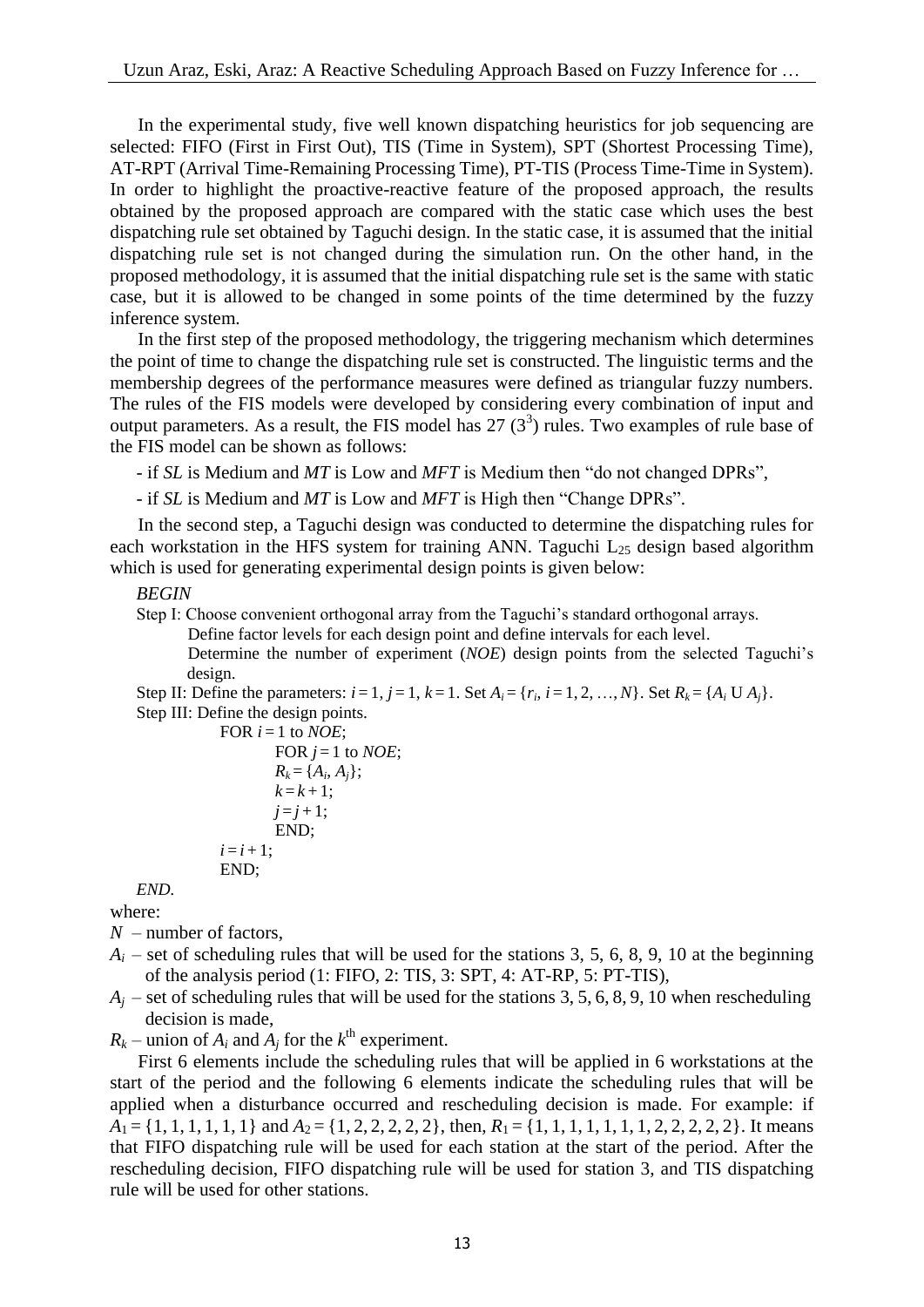In this experiment, we have 6 factors (number of stations) and each factor has 5 levels (dispatching rules). A full factorial experiment would require a total of  $15625^2$  experiments  $(5<sup>6</sup> = 15625$  experiments for time period just before scheduling point and 15625 experiments for forthcoming period). We conducted a Taguchi experiment with  $L_{25}$  (5<sup>6</sup>) orthogonal array, which is suitable for 6 factors, 5 levels. Total of  $25^2 = 625$  design points were determined by Taguchi method, then the performance values of these experiments were obtained from the simulation model of the system.

 At the next step, an ANN model was trained and tested by using the design points determined from Taguchi Design. The ANN model is then used to predict the performance of all dispatching rule combinations. We developed three backpropagation ANN models in order to estimate *MLT*, *SLT* and *MT* performance measures for each alternative. ANN models are executed when rescheduling decision is made and the performance measures of the alternatives are estimated. Each ANN model has 63 input nodes. The first 30 nodes represent the dispatching rules employed at each station (6 stations and 5 dispatching rules) for the time period just before the rescheduling point. The next 3 nodes represent the *MLT*, *SLT* and *MT* performance measures for the time period just before the rescheduling point and the last 30 nodes represent the dispatching rules that will be used for the forthcoming period.

 The design parameters such as number of hidden layers, the number of nodes in the hidden layers, the type of transfer function, learning rate, and momentum rate affect the performance of the ANN. In general, these design parameters are determined by trial and error [35]. The design parameters are set by using trial and error method and presented in Table II.

 In the proposed methodology, considering the multi-criteria nature of the problem, the best dispatching rule combination is determined by VIKOR method. Finally, the system is simulated during one month. The results are summarized in Table III.

| <b>Parameters</b>             | <b>MFT_NN</b> | <b>SL_NN</b> | <b>MT_NN</b> |
|-------------------------------|---------------|--------------|--------------|
| # of inputs                   | 63            | 63           | 63           |
| # of outputs                  |               |              |              |
| # of hidden layers            |               |              |              |
| # of neurons in hidden layers |               |              |              |
| Learning rate                 | 0.1           | 0.1          | 0.1          |
| Momentum rate                 | 0.7           | 0.7          | 0.7          |
| Activation type               | sigmoid       | sigmoid      | sigmoid      |
| MSE                           | 0.0012074     | 0.0011979    | 0.0034800    |

Table II: The parameter sets of ANN models.

 In Fig. 4, the performance of static dispatching rules and the proposed approach are compared in terms of three performance criteria. The results are averaged over 10 independently generated test instances for each case. As it can be seen from the results in Fig. 4, the proposed approach outperformed static dispatching rule sets in all performance measures. The mean *MFT* and *MT* values of the proposed methodology are lower than those of the static case on all 16 time points, and the mean of *SL* values are also better than those of the static case.

 Manufacturing systems are generally operated at varying load levels which can be controlled in a simulation model by changing the inter-arrival times of demand and due date tightness. In order to examine the efficiency of the proposed methodology for different load levels, nine scenarios are created by changing the inter-arrival times of demand and due date tightness. The three levels used for inter-arrival times of demand and due date tightness in this study are {high, medium, low} and {tight, medium, large}, respectively. The proposed methodology is applied on these scenarios and performance of the proposed methodology is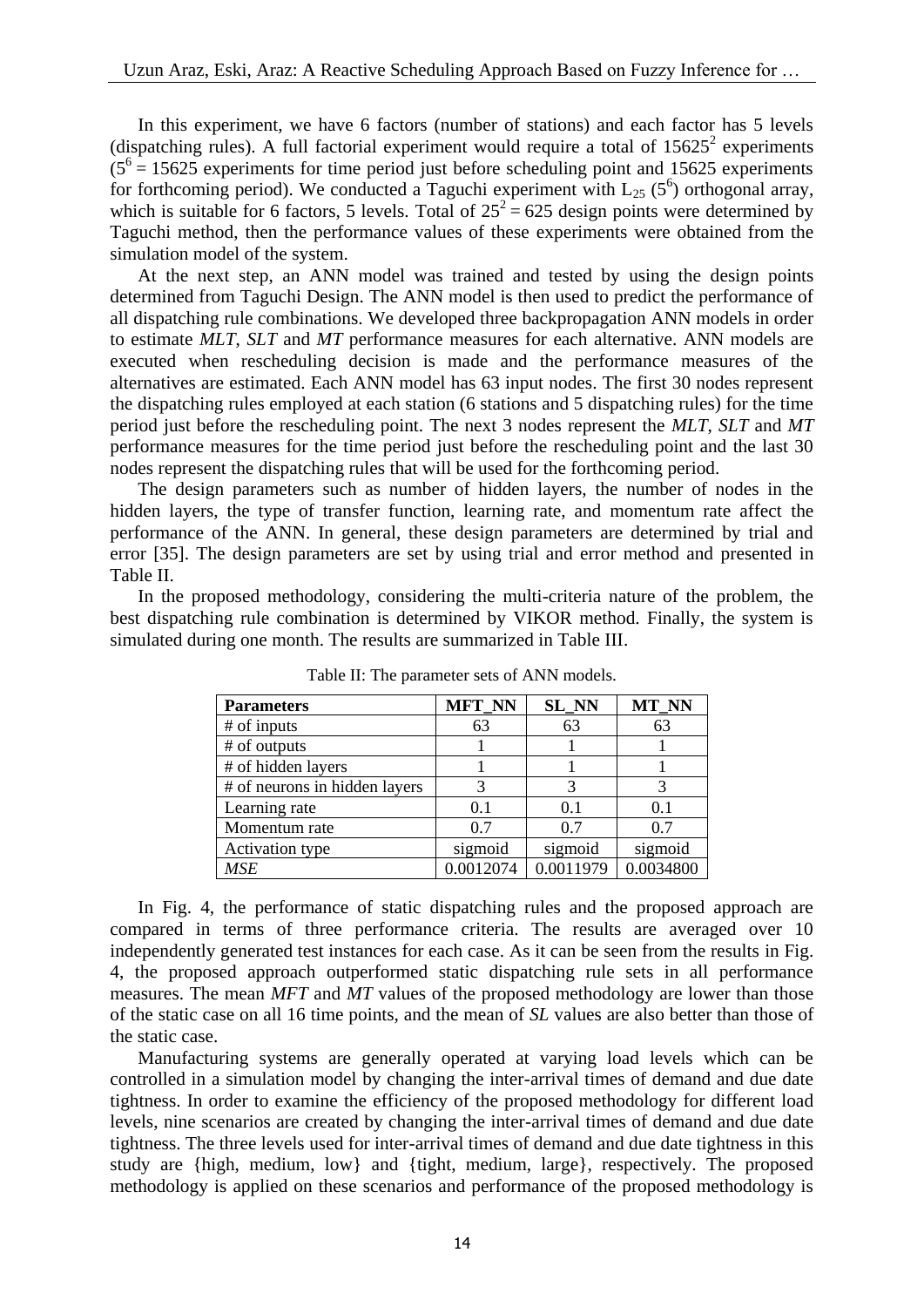compared with the solutions obtained from static rule sets. In static case, 5-1-5-4-3-2 rule combination, which is the best combination for period 1, is used for all other periods.

|                | <b>Start time</b><br>(minutes) | <b>Finish</b><br>time | <b>Dispatching rules</b> | <b>Performance measures</b> |        |      |      |        |        |
|----------------|--------------------------------|-----------------------|--------------------------|-----------------------------|--------|------|------|--------|--------|
| Period         |                                |                       | for work stations        | <b>MFT</b>                  |        | SL   |      | MT     |        |
|                |                                | (minutes)             | $3 - 5 - 6 - 8 - 9 - 10$ | D                           | S      | D    | S    | D      | S      |
| 1              | 0.00                           | 377.58                | $5 - 1 - 5 - 4 - 3 - 2$  | 337.77                      | 337.77 | 0.80 | 0.80 | 80.67  | 80.67  |
| $\overline{2}$ | 377.58                         | 434.11                | $3 - 1 - 4 - 2 - 4 - 1$  | 367.27                      | 388.16 | 0.81 | 0.82 | 101.98 | 125.93 |
| 3              | 434.11                         | 463.78                | $2 - 1 - 5 - 3 - 4 - 1$  | 394.02                      | 441.63 | 0.80 | 0.63 | 125.06 | 166.42 |
| $\overline{4}$ | 463.78                         | 479.17                | $1 - 1 - 5 - 3 - 5 - 2$  | 392.53                      | 454.68 | 0.80 | 0.61 | 122.78 | 166.56 |
| 5              | 479.17                         | 494.57                | $2 - 1 - 5 - 2 - 5 - 2$  | 391.72                      | 455.43 | 0.80 | 0.61 | 121.25 | 163.83 |
| 6              | 494.57                         | 510.04                | $1 - 1 - 5 - 3 - 5 - 2$  | 390.41                      | 469.00 | 0.80 | 0.59 | 119.74 | 167.41 |
| 7              | 510.04                         | 525.05                | $1 - 1 - 5 - 2 - 5 - 2$  | 398.72                      | 487.36 | 0.79 | 0.57 | 125.11 | 168.37 |
| 8              | 525.05                         | 545.80                | $2 - 1 - 4 - 2 - 4 - 1$  | 401.72                      | 499.05 | 0.79 | 0.56 | 127.91 | 172.89 |
| 9              | 545.80                         | 566.69                | $2 - 1 - 5 - 3 - 5 - 2$  | 410.58                      | 506.99 | 0.80 | 0.55 | 136.09 | 190.21 |
| 10             | 566.69                         | 587.33                | $2 - 1 - 5 - 2 - 5 - 2$  | 425.58                      | 498.27 | 0.79 | 0.56 | 150.73 | 192.39 |
| 11             | 587.33                         | 607.93                | $1 - 3 - 5 - 5 - 4 - 2$  | 443.27                      | 515.29 | 0.80 | 0.55 | 169.57 | 217.07 |
| 12             | 607.93                         | 629.42                | $5 - 1 - 5 - 1 - 5 - 1$  | 444.14                      | 516.76 | 0.80 | 0.55 | 170.93 | 215.42 |
| 13             | 629.42                         | 650.12                | $4 - 2 - 5 - 2 - 5 - 1$  | 446.52                      | 503.44 | 0.80 | 0.57 | 173.88 | 217.25 |
| 14             | 650.12                         | 670.95                | $2 - 1 - 5 - 2 - 5 - 2$  | 442.55                      | 507.01 | 0.80 | 0.56 | 169.88 | 211.86 |
| 15             | 670.95                         | 691.66                | $1 - 1 - 4 - 3 - 4 - 1$  | 438.22                      | 514.37 | 0.80 | 0.55 | 165.67 | 209.47 |
| 16             | 691.66                         | 712.62                | $2 - 1 - 5 - 2 - 5 - 2$  | 447.78                      | 523.72 | 0.79 | 0.54 | 172.89 | 208.37 |

Table III: Results of the proposed methodology.

*Remark:* D – Dynamic; S – Static



Figure 4: Comparison of the results.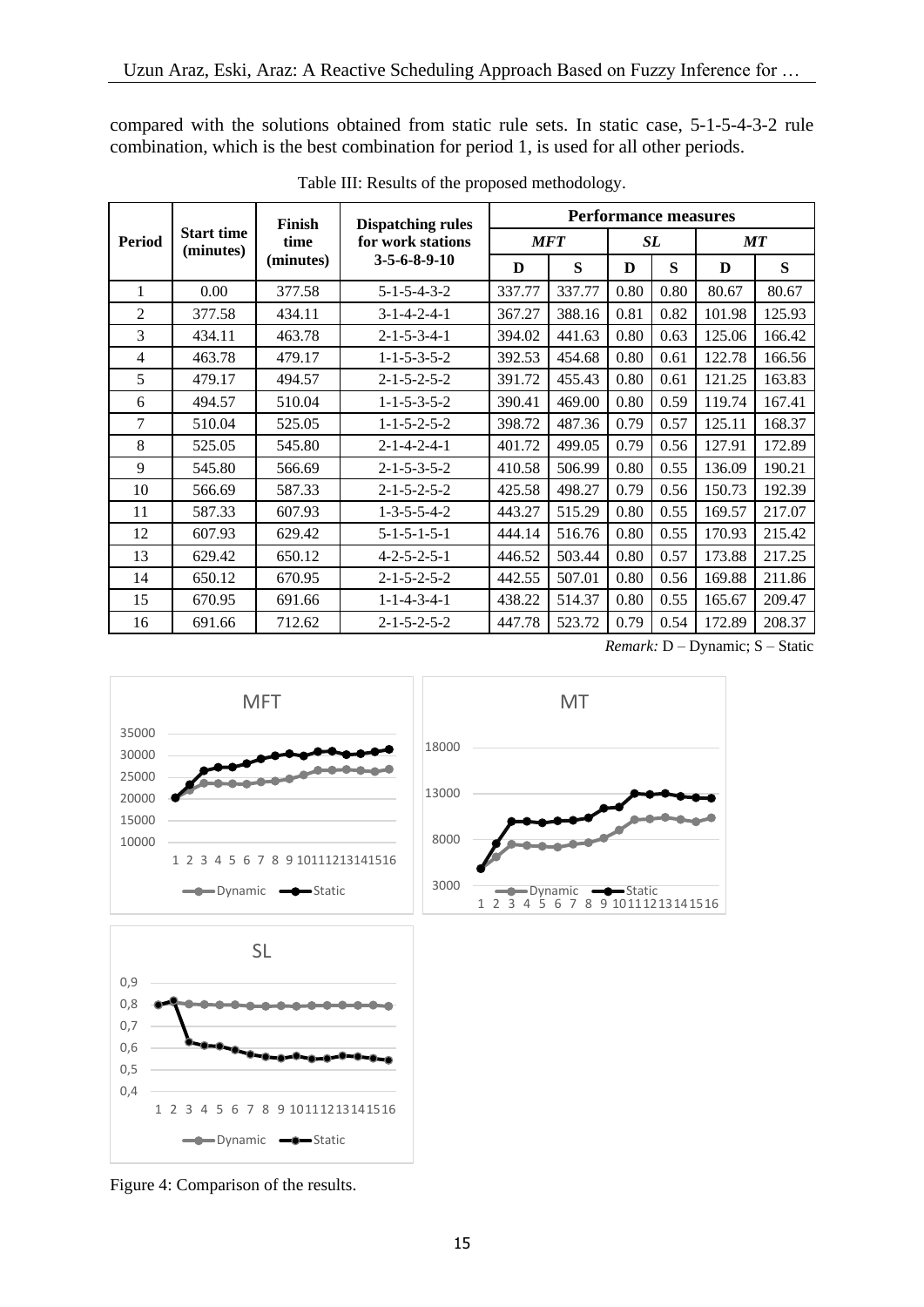As it can be seen from Table IV, the proposed methodology has better performance than the static case in terms of all performance measure on all scenarios. When the inter-arrival time is low and due dates are tight, the improvement of the performance measures becomes more obvious. For all other cases, the proposed methodology also outperforms the static case thanks to the proactive-reactive nature of the methodology. It should be noted though that the proposed methodology performs some modifications on dispatching rules applied in time in order to improve the performance measures according to the varying load level of the shop floor.

| <b>Distribution</b> |                       | Due date    |                       | $\%$ improvement ( $\triangle$ ) |         |         |  |
|---------------------|-----------------------|-------------|-----------------------|----------------------------------|---------|---------|--|
| expo(x)             | Inter-arrival<br>time | k-<br>value | Due date<br>tightness | <b>MFT</b>                       | MT      | SL.     |  |
| 1425                | Low                   |             | Tight                 | 86.7429                          | 54.1884 | 47.1199 |  |
| 1900                | Medium                |             | Tight                 | 66.5095                          | 40.9961 | 35.9320 |  |
| 2375                | High                  |             | Tight                 | 52.8945                          | 37.8601 | 28.1982 |  |
| 1425                | Low                   | 3           | Medium                | 74.6743                          | 40.4242 | 43.3831 |  |
| 1900                | Medium                | 3           | Medium                | 73.2294                          | 36.0018 | 39.4879 |  |
| 2375                | High                  | 3           | Medium                | 50.2895                          | 32.8321 | 21.5000 |  |
| 1425                | Low                   | 5           | Large                 | 28.6743                          | 22.3343 | 21.9337 |  |
| 1900                | Medium                | 5           | Large                 | 16.5095                          | 11.4127 | 18.3871 |  |
| 2375                | High                  | 5           | Large                 | 1.2895                           | 1.4130  | 3.5450  |  |

Table IV: The results of experimental study.

 It can be seen that the improvement of the proposed methodology is not significant only on one case in which the inter-arrival time is high and due dates are large. It is obvious that this scenario relaxes the manufacturing environment with low machine utilization levels. In such cases, the need to change the dispatching rule becomes less important when compared to the other cases. At the low load level scenario with high inter-arrival time and loose due dates the proposed methodology made only a few changes to the initial schedule. This is probably because the production system becomes insensitive to the changes in rule sets when interarrival times are high and large due dates are assigned.

 Consequently, we can conclude that the proposed approach outperforms the static case in all instances and the improvements on the results inherently become more significant as the load level of HFS system increases. The results of numerical experiments strongly suggest that the proposed approach can be seen as an alternative for the scheduling of the HFS systems.

## **5. CONCLUSIONS**

In this research, we have addressed the problem of HFS rescheduling under uncertainty. For this purpose, we presented a proactive-reactive scheduling approach which integrates FIS, simulation, ANN and a MCDM technique VIKOR. The proposed approach was applied on a real world problem taken from the literature and the results were compared with static approach. The results showed that the proposed approach gives better results in dynamic production environments.

 Although the results of proposed methodology are promising, the further research is required in the following directions. First, the effects of machine failures can be examined. Second, the effectiveness of the methodology can be improved by employing a methodology for determining the parameters of the fuzzy inference system. Third, a sensitivity analysis can be performed to show the effectiveness of the methodology for different problem sizes.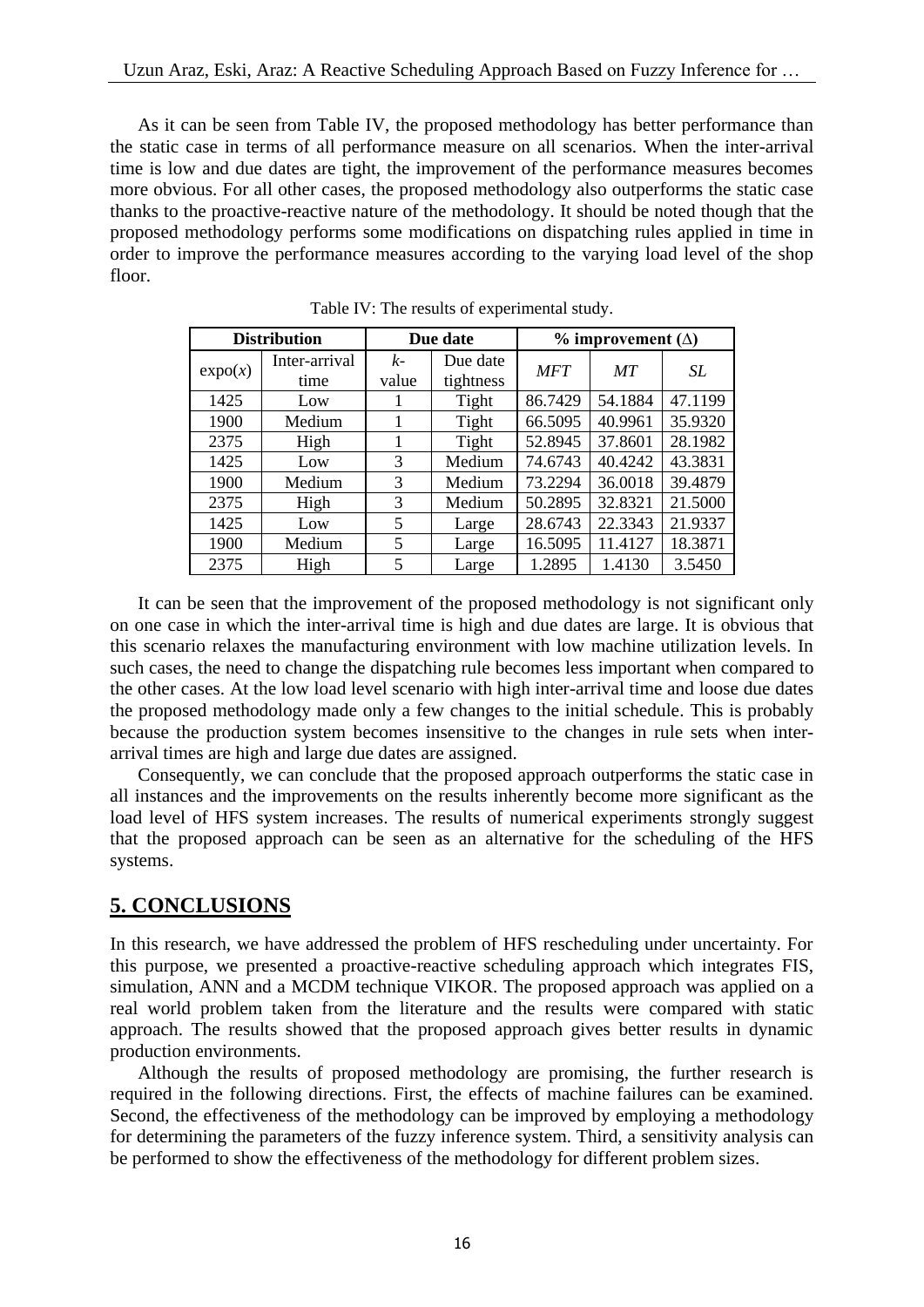#### **REFERENCES**

- [1] Naderi, B.; Gohari, S.; Yazdani, M. (2014). Hybrid flexible flowshop problems: models and solution methods, *Applied Mathematical Modelling*, Vol. 38, No. 24, 5767-5780, doi[:10.1016/j.apm.2014.04.012](https://doi.org/10.1016/j.apm.2014.04.012)
- [2] Gupta, J. N. D. (1988). Two-stage hybrid flowshop scheduling problem, *Journal of Operational Research Society*, Vol. 39, No. 4, 359-364, doi[:10.1057/jors.1988.63](https://doi.org/10.1057/jors.1988.63)
- [3] Aytug, H.; Lawley, M. A.; McKay, K.; Mohan, S.; Uzsoy, R. (2005). Executing production schedules in the face of uncertainties: a review and some future directions, *European Journal of Operational Research*, Vol. 161, No. 1, 86-110, doi[:10.1016/j.ejor.2003.08.027](https://doi.org/10.1016/j.ejor.2003.08.027)
- [4] Sabuncuoglu, I.; Goren, S. (2009). Hedging production schedules against uncertainty in manufacturing environment with a review of robustness and stability research, *International Journal of Computer Integrated Manufacturing*, Vol. 22, No. 2, 138-157, doi[:10.1080/](https://doi.org/10.1080/09511920802209033) [09511920802209033](https://doi.org/10.1080/09511920802209033)
- [5] Aufenanger, M.; Varnholt, H.; Dangelmaier, W. (2009). Adaptive flow control in flexible flowshop production systems – a knowledge-based approach, *Proceedings of the 2009 Winter Simulation Conference*, 2164-2175, doi[:10.1109/WSC.2009.5429735](https://doi.org/10.1109/WSC.2009.5429735)
- [6] Swaminathan, R.; Pfund, M. E.; Fowler, J. W.; Mason, S. J.; Keha, A. (2007). Impact of permutation enforcement when minimizing total weighted tardiness in dynamic flowshops with uncertain processing times, *Computers & Operations Research*, Vol. 34, No. 10, 3055-3068, doi[:10.1016/j.cor.2005.11.014](https://doi.org/10.1016/j.cor.2005.11.014)
- [7] Yu, G. D., Yang, Y., Zhao, X., Li, G. (2014). Multi-objective rescheduling model for product collaborative design considering disturbance, *International Journal of Simulation Modelling*, Vol. 13, No. 4, 472-484, doi[:10.2507/IJSIMM13\(4\)CO17](https://doi.org/10.2507/IJSIMM13(4)CO17)
- [8] Song, L. J.; Gu, H. P.; Jin, S. Y.; Zhao, H. (2015). Rescheduling methods for manufacturing firms applying make-to-order strategy, *International Journal of Simulation Modelling*, Vol. 14, No. 4, 719-731, doi[:10.2507/IJSIMM14\(4\)CO18](https://doi.org/10.2507/IJSIMM14(4)CO18)
- [9] Jiang, P.; Ding, J. L.; Guo, Y. (2018). Application and dynamic simulation of improved genetic algorithm in production workshop scheduling, *International Journal of Simulation Modelling*, Vol. 17, No. 1, 159-169, doi[:10.2507/IJSIMM17\(1\)CO3](https://doi.org/10.2507/IJSIMM17(1)CO3)
- [10] Ribas, I.; Leisten, R.; Framinan, J. M. (2010). Review and classification of hybrid flowshop scheduling problems from a production system and a solutions procedure perspective, *Computers & Operations Research*, Vol. 37, No. 8, 1439-1454, doi[:10.1016/j.cor.2009.11.001](https://doi.org/10.1016/j.cor.2009.11.001)
- [11] Ruiz, R.; Vazquez-Rodriguez, J. A. (2010). The hybrid flow shop scheduling problem, *European Journal of Operational Research*, Vol. 205, No. 1, 1-18, doi[:10.1016/j.ejor.2009.09.024](https://doi.org/10.1016/j.ejor.2009.09.024)
- [12] Bang, J.-Y.; Kim, Y.-D. (2011). Scheduling algorithms for a semiconductor probing facility, *Computers & Operations Research*, Vol. 38, No. 3, 666-673, doi[:10.1016/j.cor.2010.08.010](https://doi.org/10.1016/j.cor.2010.08.010)
- [13] Joo, B. J.; Choi, Y. C.; Xirouchakis, P. (2013). Dispatching rule-based algorithms for a dynamic flexible flowshop scheduling problem with time-dependent process defect rate and quality feedback, *Procedia CIRP*, Vol. 7, 163-168, doi[:10.1016/j.procir.2013.05.028](https://doi.org/10.1016/j.procir.2013.05.028)
- [14] Kianfar, K.; Ghomi, S. M. T. F.; Karimi, B. (2009). New dispatching rules to minimize rejection and tardiness costs in a dynamic flexible flow shop, *International Journal of Advanced Manufacturing Technology*, Vol. 45, No. 7-8, 759-771, doi[:10.1007/s00170-009-2015-x](https://doi.org/10.1007/s00170-009-2015-x)
- [15] Kia, H. R.; Davoudpour, H.; Zandieh, M. (2010). Scheduling a dynamic flexible flow line with sequence-dependent setup times: a simulation analysis*, International Journal of Production Research*, Vol. 48, No. 14, 4019-4042, doi[:10.1080/00207540902922869](https://doi.org/10.1080/00207540902922869)
- [16] Lodree Jr., E.; Jang, W.; Klein, C. M. (2004). A new rule for minimizing the number of tardy jobs in dynamic flow shops, *European Journal of Operational Research*, Vol. 159, No. 1, 258- 263, doi[:10.1016/S0377-2217\(03\)00404-1](https://doi.org/10.1016/S0377-2217(03)00404-1)
- [17] Gholami, M.; Zandieh, M.; Alem-Tabriz, A. (2009). Scheduling hybrid flowshop with sequence dependent setup times and machines with random breakdowns, *International Journal of Advanced Manufacturing Technology*, Vol. 42, No. 1-2, 189-201, doi[:10.1007/s00170-008-1577-](https://doi.org/10.1007/s00170-008-1577-3) [3](https://doi.org/10.1007/s00170-008-1577-3)
- [18] Kuo, Y.; Yang, T.; Cho, C.; Tseng, Y.-C. (2008). Using simulation and multi-criteria methods to provide robust solutions to dispatching problems in a flow shop with multiple processors,